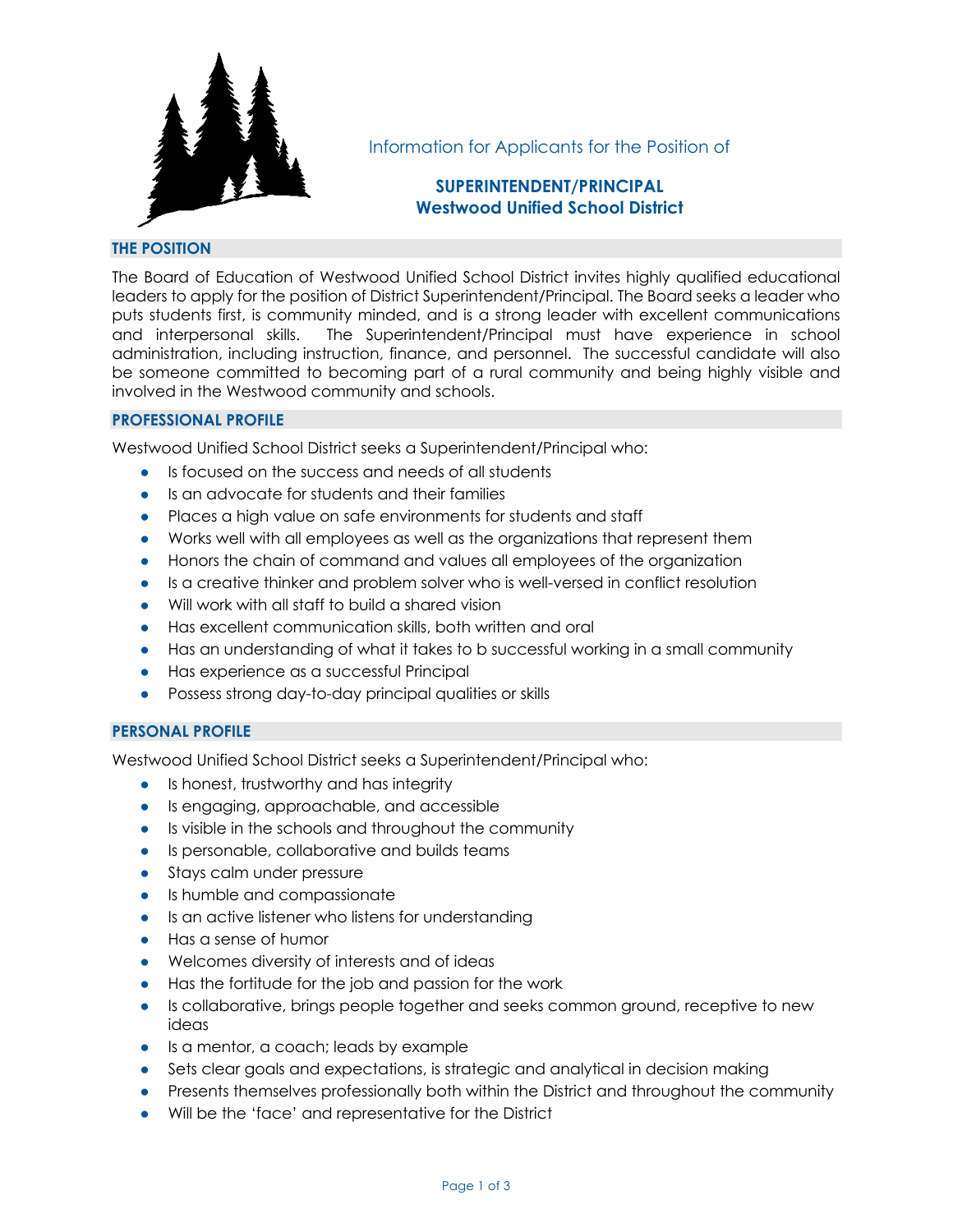#### **DESIRED EDUCATION/EXPERIENCE**

- An educator with K-12 experience in California
- A record of partnering with community groups
- A record of focusing on students and improving achievement in an economically diverse community
- Experience with CTE with an eye to the future for new CTE offerings
- An understanding the budget and budget development process

### **SELECTION PROCESS**

The Board of Education has retained Consultants Tom Changnon and Rich Fischer of Leadership Associates to recruit qualified candidates. The consultants will screen applications and recommend candidates to the Board for interviews and further consideration. The Board will have the opportunity to review all applications submitted. Any contact with board members, in an attempt to influence the selection process, will be considered a breach of professional ethics. Finalists will have an opportunity to familiarize themselves with the community and schools. Board members reserve the right to visit the District and communities of a candidate prior to a final decision.

### **SALARY AND CONTRACT**

The salary will be competitive and based upon qualifications and experience. A multi-year contract will be considered.

#### **APPLICATION REQUIREMENTS**

To be considered, the candidate must provide:

- A fully completed application form
- A letter of application
- A resume
- Three letters of recommendation
- Five professional references
- Verification of degrees and credentials (finalists only)

*All materials will be acknowledged and treated confidentially*

# **THE DISTRICT**

Westwood Unified School District is a combined school TK-12 rural school district currently serving 189 students in Westwood, California in Lassen County. 69.4% of Westwood students are classified as socio-economically disadvantaged based upon free and reduced meal data, 1.6% are classified English learners based upon the home language survey information, 1.6% of Westwood students are foster youth, 4.4% are homeless, and 8.7% receive special education services. The district teaching team is comprised of eleven classroom teachers and one special education teacher. Five paraprofessionals provide support to students under the guidance of the general education and special education teachers. Our amazing classified team of five keep the school office, nutrition program and facilities operating smoothly. The Superintendent/Principal oversees the entire program to ensure fiscal, educational and operational systems are aligned with public school regulations and requirements and that the mission and vision of the district are upheld.

The Westwood School cafeteria currently serves daily breakfast and lunch (grab n go format) meals. Additional academic tutoring, mentoring, and counseling services are available through the Lassen County Foster Youth Coordinator. Each homeless student receives personalized support to enable them to fully participate in the eligible programs. The district works collaboratively with our local preschool programs to transition students into our TK/K program. We hold a coordinated Kindergarten round-up working with local support agencies and the school nurse to provide parents with information about kindergarten opportunities and expectations, community resources and required immunizations.